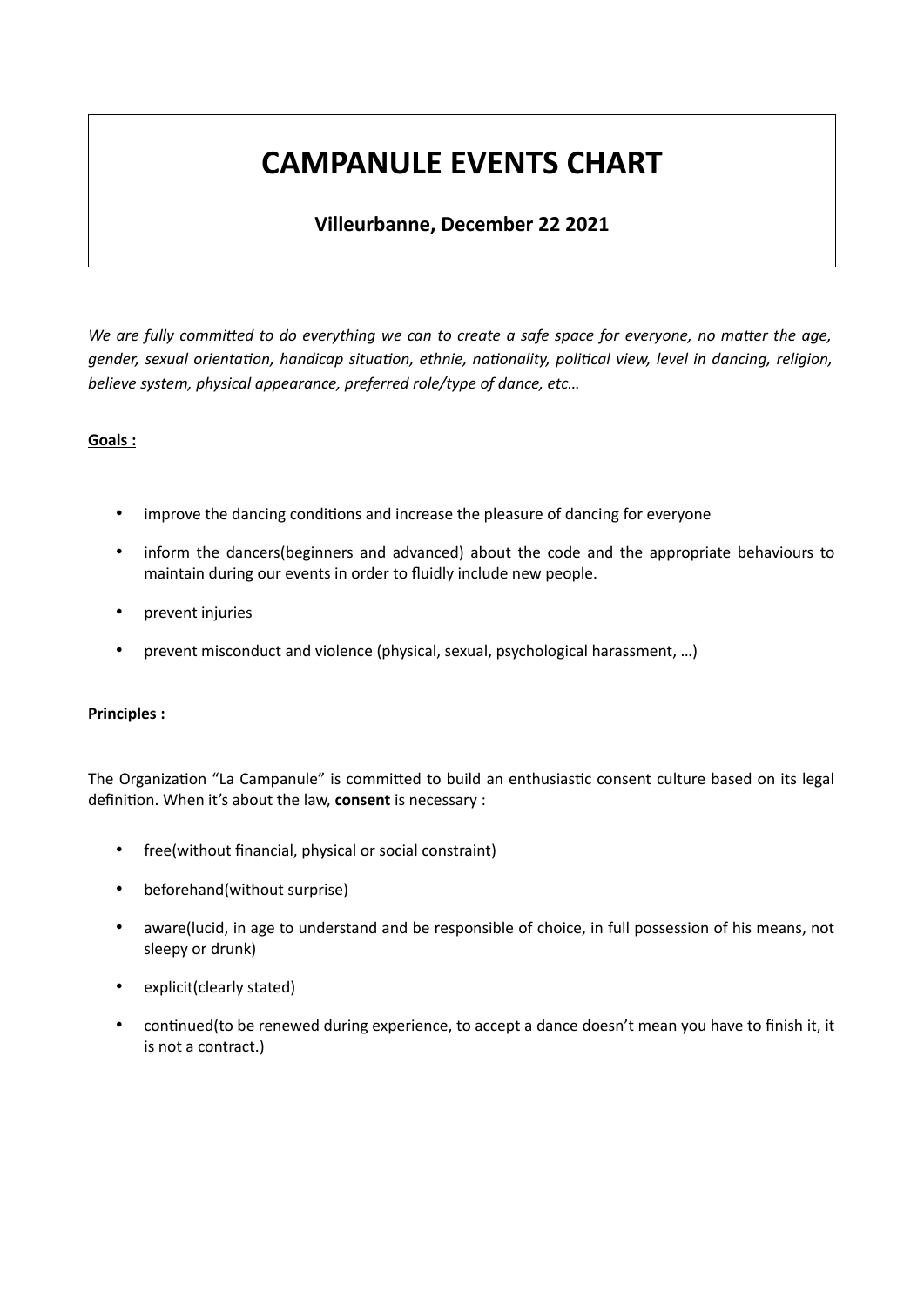#### **During all our events:**

- we are respectful of others and their feelings and try to avoid making them feel uncomfortable.
- we are free to invite anybody to dance but our offers are easy to refuse.
- we are always free to accept or refuse to dance.
- we are respectful of each participant's limits and needs.
- many collective dances require a set up beforehand with specific codes, we verify if our participation is welcome before joining.
- we pay attention to everybody in the room to avoid collision by remembering our blind spots and those of others.
- we gently guide and renounce to certain moves when it poses a risk for our partner or other people around.
- we favour non-violent communication(expressing needs instead of judging the other, for example: "I prefer to dance with more distance" instead of "you are dancing too close").
- then we do not blame others for not following this chart. Such approach would only feed resistance and would not participate to the pleasant atmosphere.

If an intrusive or violent behaviour occurs(harassment, touching, manipulation, physical, sexual or psychological violence, etc.), we can communicate it directly to the person or, if this is not possible, report it to the organizers.

The La Campanule association undertakes to take all complaints seriously by receiving them with respect, discretion and impartiality, and by giving them an appropriate response.

In the event of serious or repeated misconduct related to this subject, the organizers reserve the right of temporary or permanent exclusion.

**Done in Villeurbanne, December 22, 2021**

**La Campanule**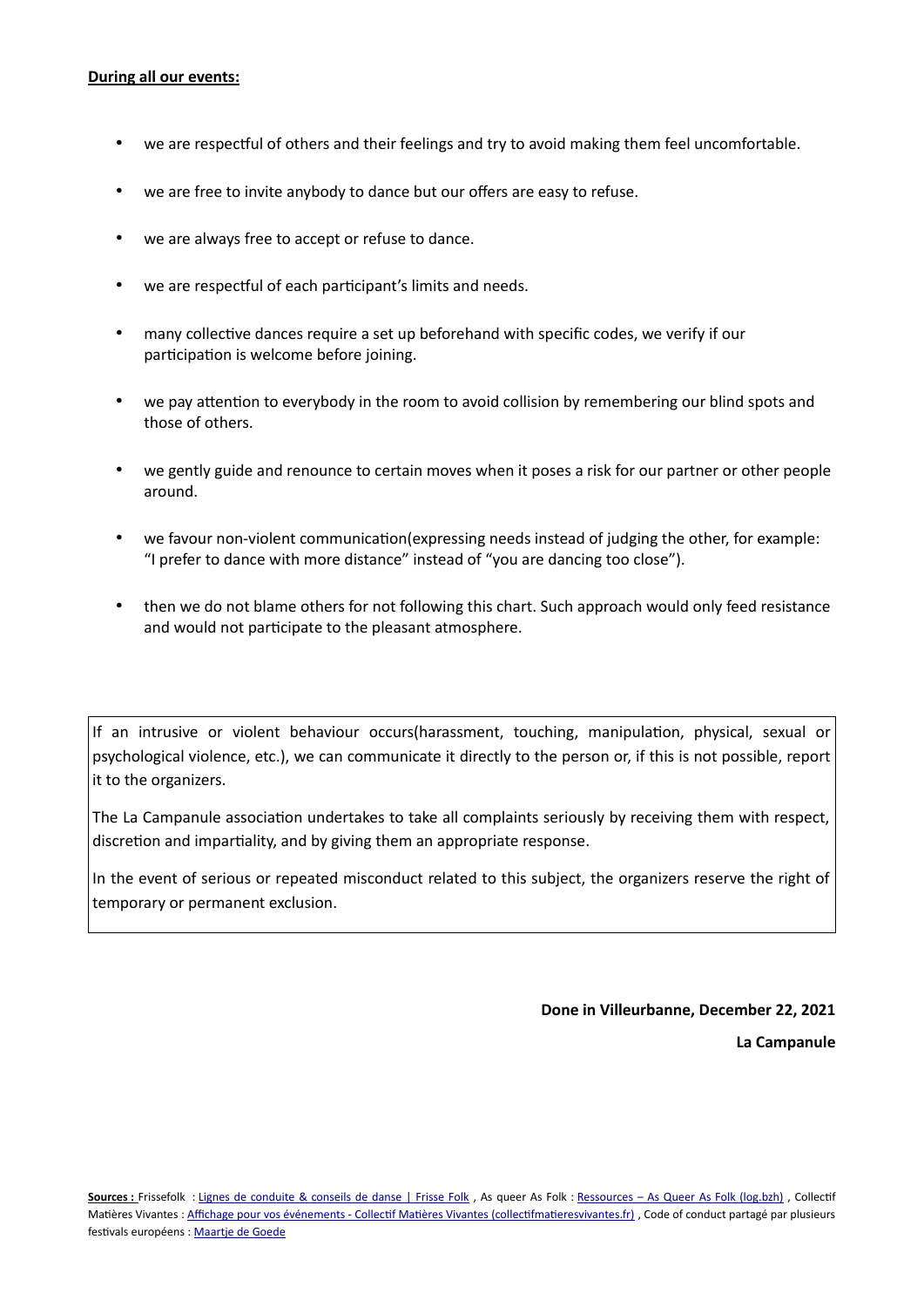# **CODE OF CONDUCT FOR CAMPANULE EVENTS**

In the context of the dance we can allow ourselves to talk and ask questions to ensure the comfort of the partners. Likewise, do we feel free to express our limits and needs and expect this to be respected.

# $\triangleright$  Invitation to the dance

In general, we encourage each other to dare to dance. We invite everyone to dance so that no one feels left out. That being said, sometimes we don't feel like dancing with certain people or at certain times. Let us then allow ourselves to refuse, we are not obliged to justify ourselves.

# **A no is to be respected. Only a yes means yes.**

Leading or following are roles that are no longer specifically assigned to genders. We propose to open the discussion before starting the dance to choose together the role of each. These roles can evolve throughout the dance or be shared.

# ➢ Dancing as a couple

Certain movements or positions may be uncomfortable, cause discomfort, lead to injuries or collisions, especially in couple dances.

We remind everyone's freedom to keep the desired distance in the dance. For this we must ensure that the pleasure of the moment is shared.

For example, questioning ourselves on what is OK for us or not, on what we like or not; leave space to see if our partner is getting closer; accept that a movement is not followed; allow themselves to readjust the position at any time; verbally ask if a movement or position is desired, listen to verbal and non-verbal signals, etc.

Whatever happens we can stop a dance if necessary without feeling obliged to justify ourselves.

# $\triangleright$  Space management, risky movements and collisions

We adapt our movements and trips to the available space. Before making large-scale proposals (eg pastourelles in chapelloises/gigues or scottishes) we check that they can be carried out without risk for our partner, or for the people around us.

We take into account our blind spots and those of others (e.g. rounds, stuffed, backing up, etc.) to avoid collisions as much as possible. When we are not dancing, we make sure to leave as much room as possible for the dancers.

In the event of a collision, no matter how mild, it is important to be mindful of everyone involved and to check that everyone is okay. In case of injury, pain or strong emotion (fear, barely avoided fall...), we also have the right to stop the dance to ensure the person's condition.

# $\triangleright$  Circulation in ballroom for couple dances

During couple dances, we can move more or less quickly or dance on the spot, according to the desire of both. Anything is possible when you keep in mind the other people in the room and their movements. We invite you to favour the outside of the track for dynamic movements and the center for more static movements.